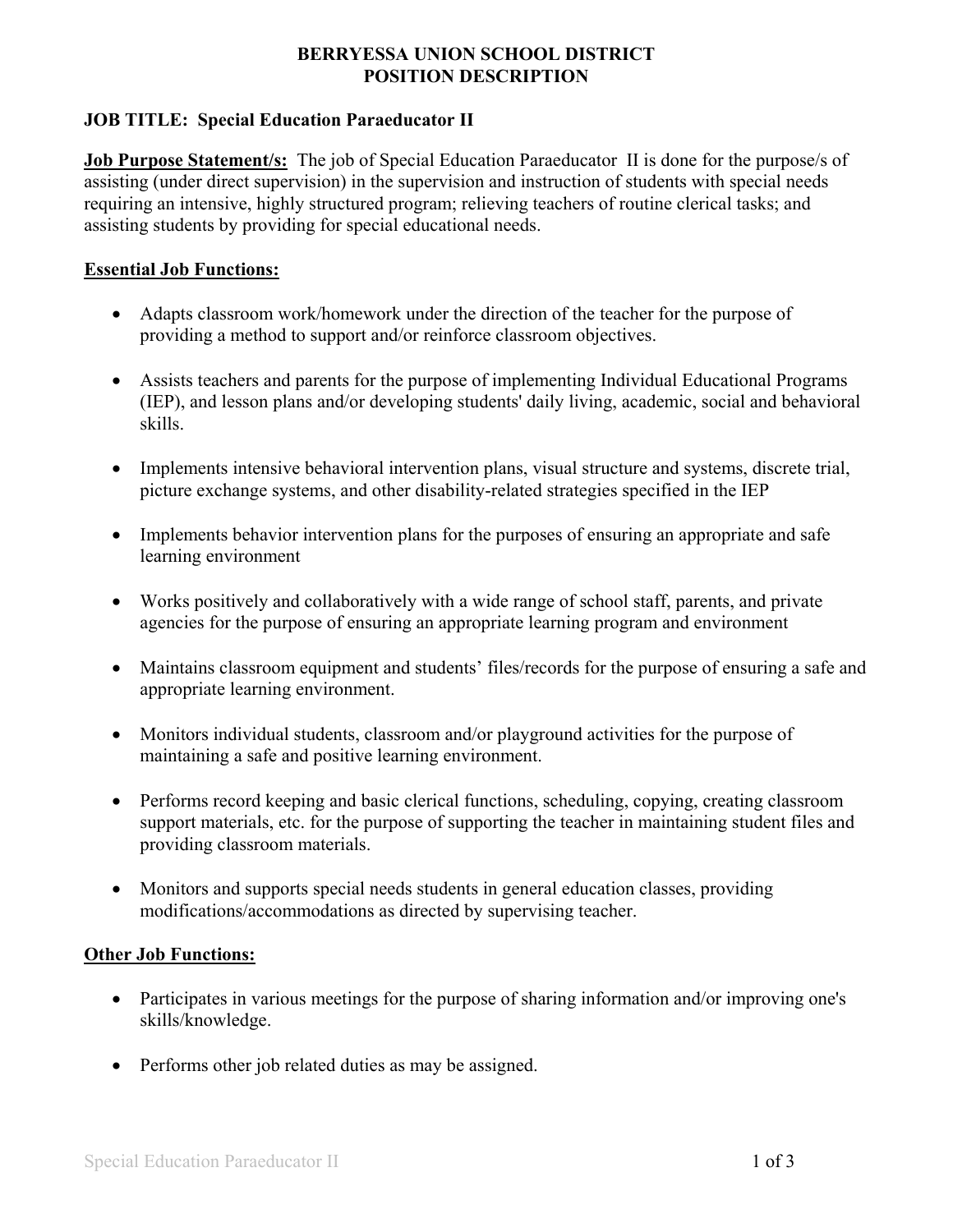### **BERRYESSA UNION SCHOOL DISTRICT POSITION DESCRIPTION**

## **JOB TITLE: Special Education Paraeducator II**

#### **Job Requirements - Qualifications:**

#### **Education and Experience Requirements:**

- High School diploma or equivalent.
- No Child Left Behind compliance.
- Prior job related experience, paid or volunteer, with preschool/school age children.

#### **Skills, Knowledge, Abilities and or Physical Requirements:**

- Skills to perform basic clerical functions, perform basic arithmetic calculations, operate standard office equipment, use English in both written and verbal form, use correct grammar, punctuation and spelling.
- Knowledge of autism, visual structure, visual information systems, behavior management, applied behavior analysis, and the principles of child development and instructional processes.
- Abilities to understand and address students with special needs, understand and carry out oral and written instructions, maintain confidentiality of student records, meet schedules and deadlines, read/interpret/apply rules, regulations, policies, learn methods and materials used in a variety of instructional situations. Significant physical abilities include stooping/crouching, reaching/handling, talking/hearing conversations, near/far visual acuity/depth perception/accommodation/field of vision.

#### **Licenses, Certifications, Bonding, and/or Testing Requirements:**

- Demonstrate competency on District identified assessment(s) within six (6) months of placement.
- Criminal Justice Fingerprint Clearance.
- Valid California Driver's License.
- Tuberculin Clearance.
- First Aid and Cardiopulmonary Resuscitation Certificates may be required.

#### **Reports To:** Site Administrator

**Work Year:** 183 Days